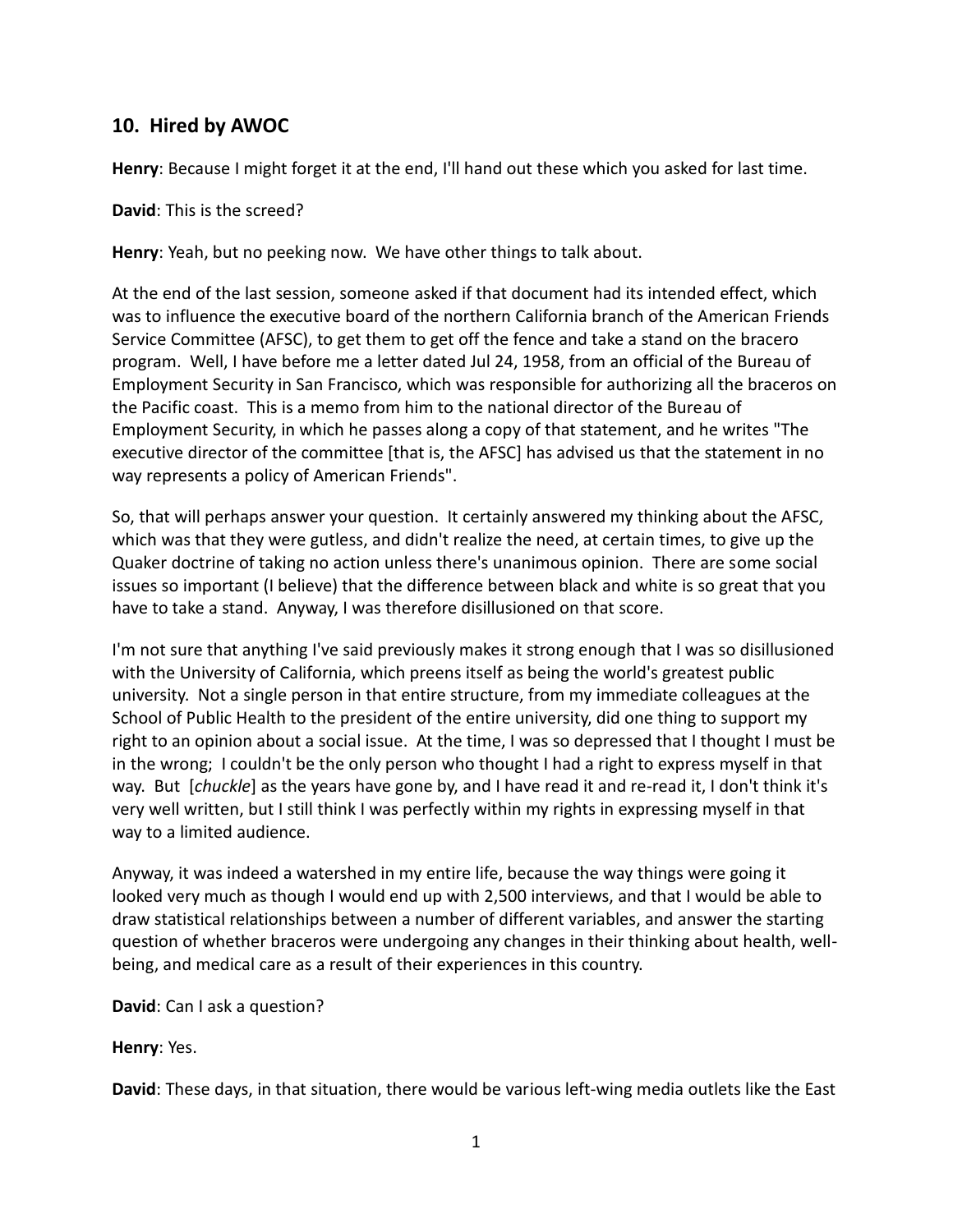Bay Express or something like that, that would run stories like this. Was there anything like that back then, and did you consider going to the media with all this?

**Henry**: No, I didn't. I had a friend, Ernesto Galarza, who was an official of the National Agricultural Workers Union, and had made a career out of fighting the national bracero program. He did his best to get the media interested, and was never able to do so. He was a much better writer than I am, and an even better speaker, but he wasn't able to crack the world of media. I considered the American Civil Liberties Union, but at that time they didn't have any interest in farm labor. Later on, they would have, but not at that point.

So, I felt very, very alone. Everything was different in 1958. You have to remember that the politics of the entire country were different. Eisenhower was President, Richard Nixon was Vice- President, and it was an era of "good feeling" in which almost everyone was happy with the way things were and didn't want to rock the boat. There was no Ralph Nader. There were no whistle-blowers of any kind. I think I was a kind of early whistle-blower. To the extent that there were whistle-blowers later on, they found more often than not that they were punished for blowing the whistle. As I say, I didn't see any way out. So, I just caved in and accepted the compromise. I still don't know whose bright idea it was to compromise between what the bracero users would have liked (which was to have me summarily fired) or to let me deal with a truncated sample, and write it up, and get rid of me as soon as they could, which they probably thought would have gone on for another year.

Anyway, I continued the project as long as I could with my interviewer working -- I don't know how much of this repeats what I said last time. We did what little we could during the month of October, but then I had to let my interviewer go. That hurt me greatly because he had worked very hard and well for me, and I had (in a way) guaranteed him at least a year's employment, and I wasn't able to give it to him. I felt very badly about that. But I then did what I could with the data already in hand, and tried to keep in touch with what was going on in the field of the bracero system as a whole. Things were happening which gave me some reason to believe that maybe the bracero lobby was not all-powerful, and there were things that could be done working within the interstices of the system. I'll just give you a few examples.

One was a program under the general direction of the Community Service Organization (CSO), which had on its payroll a young man named César Chávez. I don't know whether we've talked about the CSO. It was a self-help, grass-roots community organizing effort largely devoted to the Spanish-speaking. It was not devoted exclusively to farm workers, but actually mostly to the urban Spanish-speaking. The CSO got a small grant to sponsor a pilot project in the little town of Oxnard, Ventura County, which was the center of the lemon industry. Lemons are almost unique in agriculture in that they are a year-round crop. Oxnard had been a place in which Mexican-Americans could settle down and make a living for themselves and their families without having to become migrants. The lemon growers found that braceros were more docile, and less likely to ask for another 10 cents a box for picking lemons, or anything of that sort. So they began taking in braceros, and by the fall of 1958 the lemon crop was being harvested virtually 100% by braceros in the town of Oxnard. Chávez got this grant to see if he could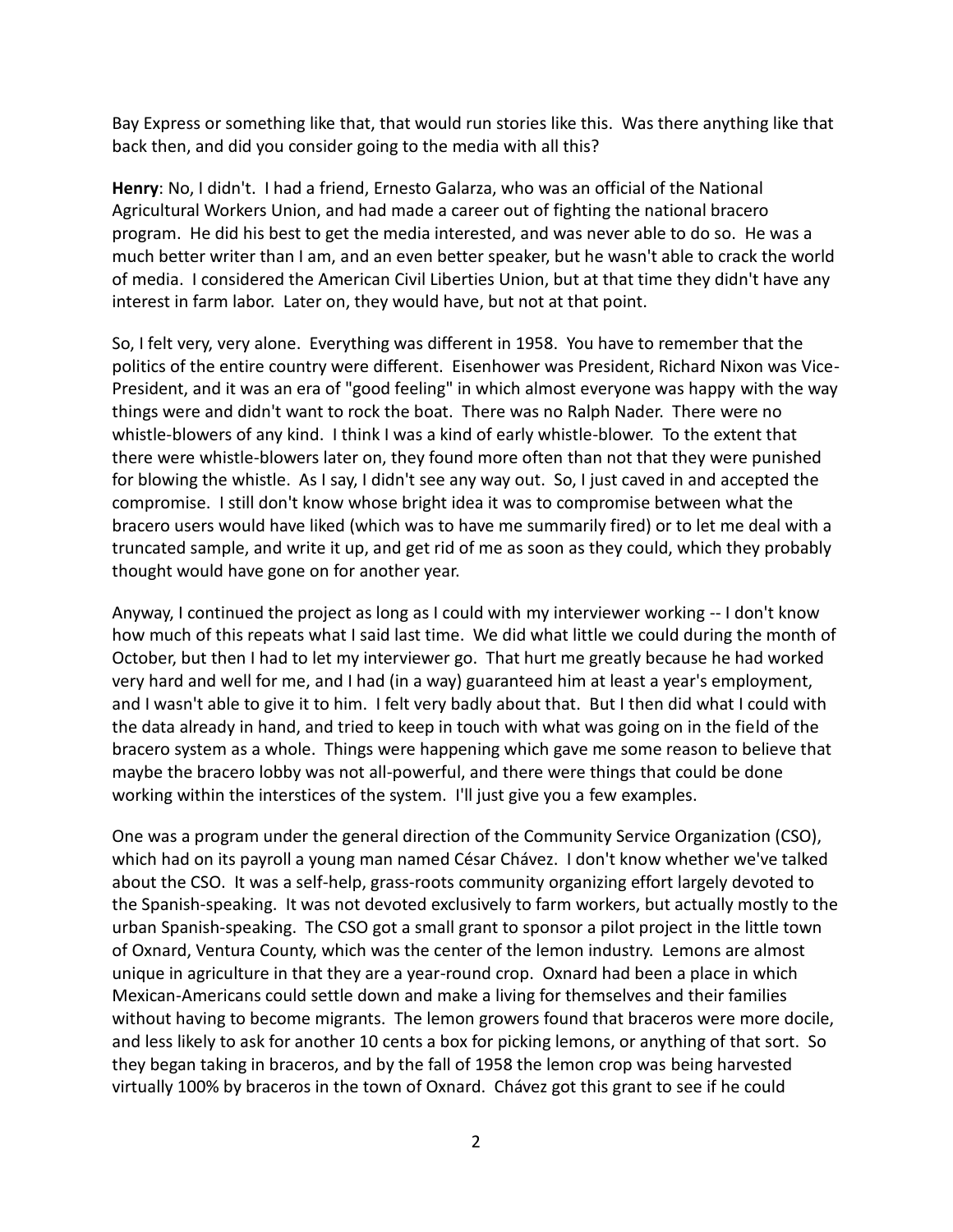organize the Mexican-Americans who remained in the town, trying to live off whatever they could -- it was mostly their wives who worked in the lemon packing sheds, where lemons were put in crates to ship across the country, or whatever. Chávez started working in the way that the CSO in general favored, which was to start with small groups in private houses, and then move on from there in a kind of cellular division pattern. The people who went to the very first meeting would be encouraged to hold a house meeting of their own, and so it would grow. Chávez was successful in that. It was his first work in farm labor. He had been an organizer for CSO in the urban community, registering voters etc., but this gave him his beginning in the farm labor movement. By the spring of 1959, they had succeeded in replacing all the braceros in Oxnard with local workers. That was a major chink in the dike of the bracero power.

Another development of some importance was the election for governor of California in the fall of 1958, in which "Pat" Brown (Edmund G. Brown, Sr., the first in the dynasty) was elected against some Republican I can't remember [*transcriptionist note: it was U.S. Senator William F. Knowland*). Among other things, he said he was going to clean house in the farm placement service, which had become almost nothing but a conduit for the importation of braceros, even though technically it was supposed to be placing American citizens in farm jobs.

At the national level, there was the creation of something called the National Advisory Committee on Farm Labor. It was actually a transformation of an older organization called the National Sharecroppers Fund, which was largely an attempt at reform of labor practices in the South. But this was to be a national organization led by Eastern liberals such as Norman Thomas, the 6-time presidential candidate of the Socialist party, Eleanor Roosevelt, and A. Philip Randolph -- head of the Brotherhood of Sleeping Car Porters, who later organized the march on Washington made famous by Martin Luther King's speech. This National Advisory Committee was really run as a public pressure group to try to bring pressure on organized labor to do its job in organizing farm workers.

One of the ideas that the leadership of the Advisory Committee had was to hold a public hearing in Washington DC at which people interested in the farm labor problem were to give testimony -- kind of a counterpoint to a congressional hearing. There was never a shortage of hearings on farm labor held by congressional committees which, however, were always chaired by southern Democrats because they held seniority. Under the seniority system, they were able to run the hearings just as they wanted, so they always stacked the hearings in one direction. The National Advisory Committee [*chuckle*] was going to have a witness list of a different persuasion.

Now I have to return for a moment to something I believe I said at our last meeting, which had to do with my encounter with Clark Kerr, the head of the UC system. I asked his permission (if that be the word) that I give testimony at a congressional hearing. At that time, I was not aware that there would be this countervailing hearing of a different nature, and that was the one I was really interested in going to. I thought that I would have a very welcoming reception from Clark Kerr because he himself was a member of the National Advisory Committee on Farm Labor. At that time, he was still a liberal, I think you could say. When I asked him about my giving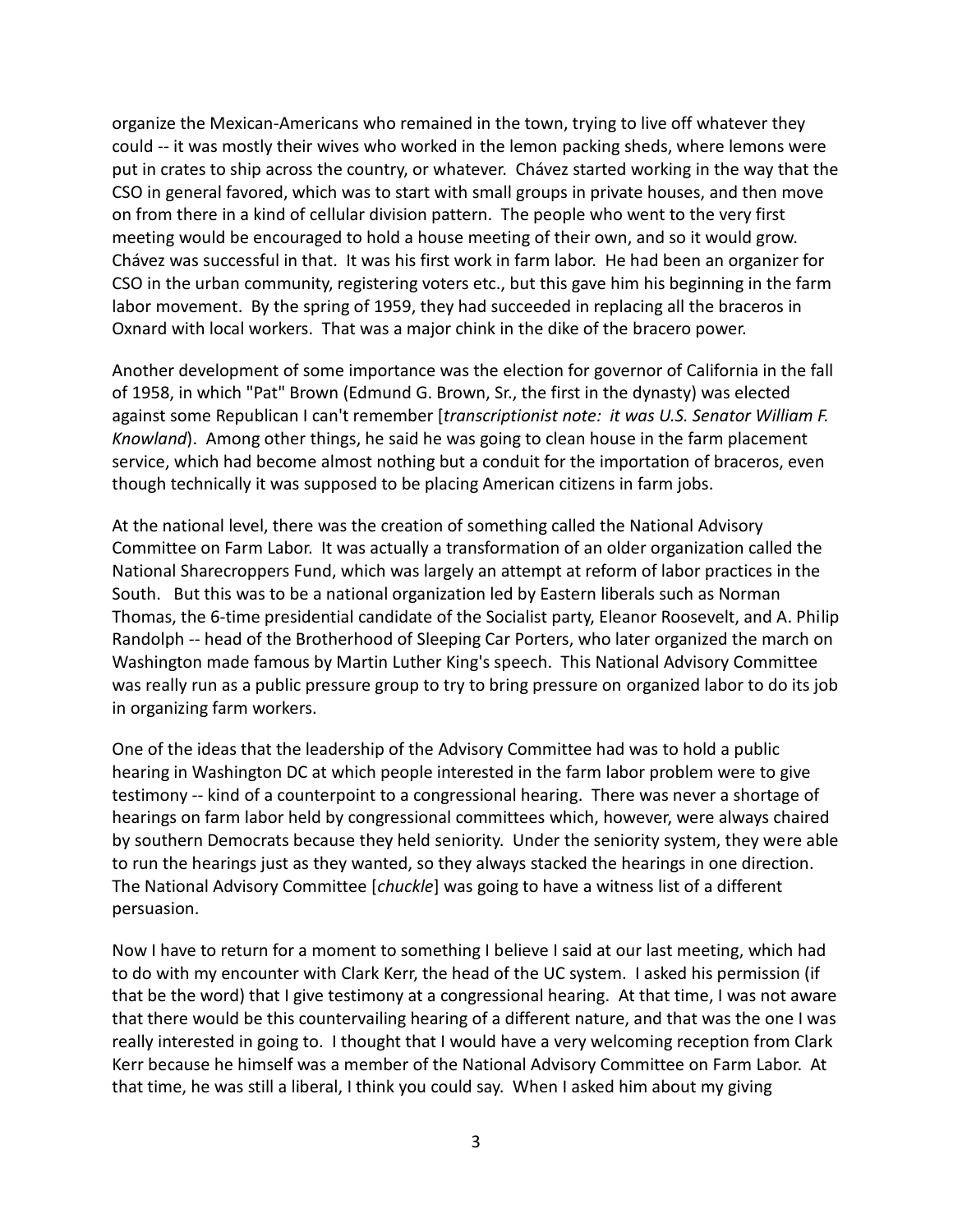testimony, he thanked me for reminding him, but said that he was going to resign from the National Advisory Committee -- which he did.

As I said, their purpose was to bring pressure to bear upon organized labor, which at that time had recently undergone a merger between the old conservative AFL (American Federation of Labor) and the more recent, more progressive CIO (Congress of Industrial Organizations) -- the AFL-CIO. The CIO branch of the AFL-CIO was headed by Walter Reuther. Reuther's philosophy was that workers who were already organized into unions had a responsibility to help unorganized workers organize themselves. George Meany, who was head of the AFL, had a very different philosophy, which was that if unorganized workers are really good material for a union -- if they really want a union -- they will organize themselves. In the case of the building trades, that seems to have worked over the years. But it never worked in the case of the unorganized workers because they were so dispersed, and as a rule they had less education, for various reasons.

But now, under the merger, Walter Reuther had been allowed to set up a Department of Organizing. There were various trade-offs that he and Meany had to make in the process of this merger. The Dept. of Organizing was Reuther's baby. Those of us who were interested in farm labor thought that this would be a very logical place for that new department to be in operation, and this whole process of the public hearings and papers that were given -- I submitted a paper; I wasn't able to go back to testify in person -- but the whole point of it was to steer the new Dept. of Organizing in the direction of farm workers, which was by far the largest group of unorganized workers in the country.

By far the most important development in this period between my termination (well, I can't really call it a full termination; I was still working at my project) -- during this gray period in which I didn't have a long-term commitment to the university (I had no intellectual commitment at all) -- the development that interested me most took place primarily under the inspiration of two Catholic priests. One of them was Father McDonnell in San Jose -- whose name I may not have mentioned before, but who in some ways may be thought of as the most important single figure in the whole long history of farm labor in California, because it was he who first recruited César Chávez to the CSO, and that led to Chávez's development in a way that led to Delano. Father McDonnell was a genius at coming up with creative ideas. He was an idea man above all else. He was also a brilliant linguist. In fact, he taught a group of fellow seminarians during the time that they were studying to become priests. He took it upon himself during their leisure hours -- and there weren't very many leisure hours -- to learn Spanish, because he knew that the Spanish-speaking in the southwest were largely neglected by the Mother Church, even though the majority of them were nominally Catholics. They were not practicing Catholics because the services were conducted in English.

Anyway, Father McDonnell recruited Chávez. Chávez went back to the urban centers because that's where CSO was concentrated. McDonnell wanted to do something about the farm workers who had been displaced by braceros. Many of them lived in the slums around towns like Stockton and San Jose, living from hand-to-mouth with odd jobs. If their wives were able to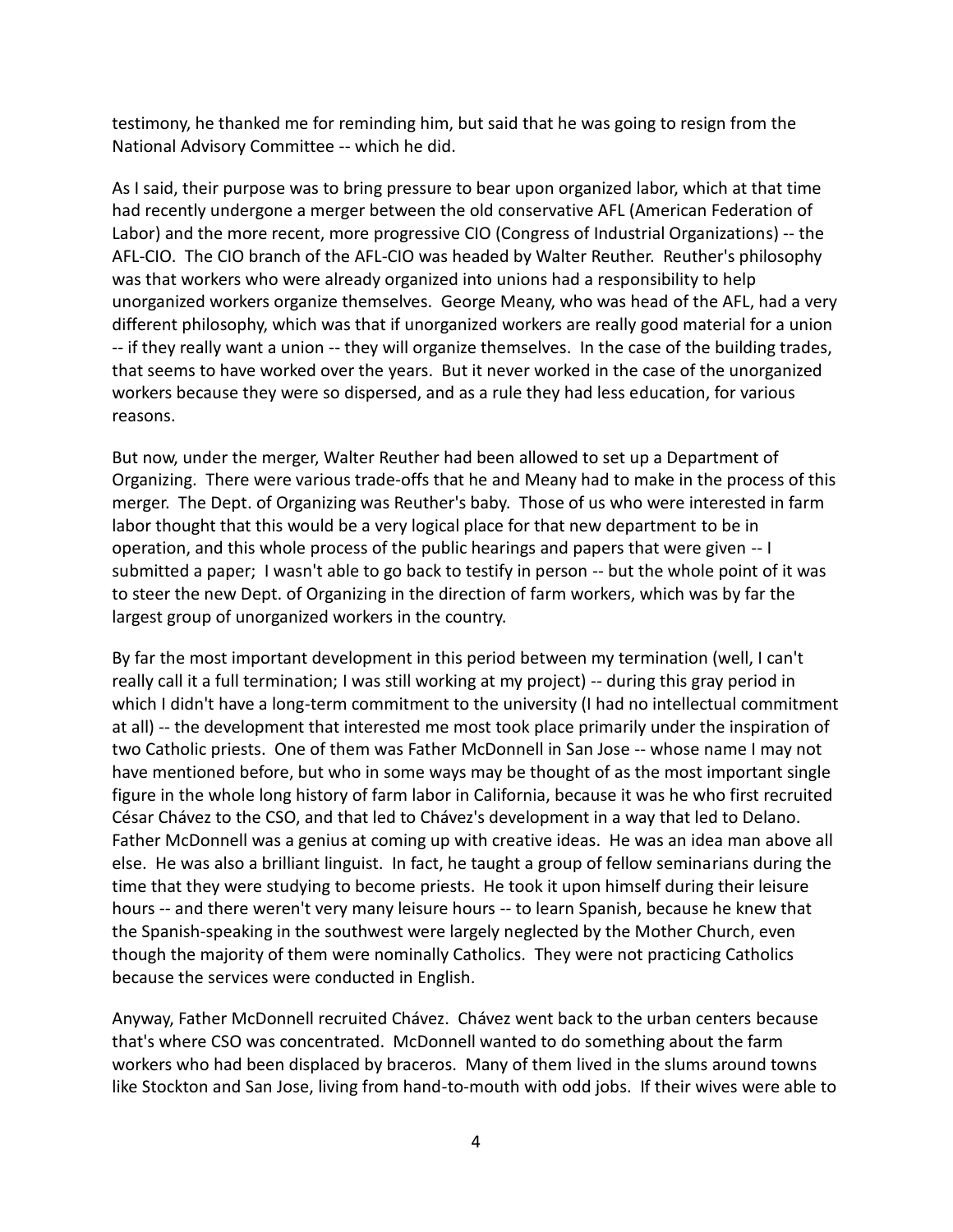work in canneries or packing houses, they were able to live that way. When the seasons ended for those industries, their wives were sometimes eligible for unemployment insurance. McDonnell got the idea that there were things the displaced farm workers themselves could do despite the existence of the bracero program. He had the idea of organizing groups which would work on common problems but wouldn't call themselves a "union" at the outset because they had no hope of direct confrontations with the agricultural industry. They would do things like cooperative buying of basic commodities. They could buy beans or corn meal in 100-pound sacks, rather than in 1-pound sacks at a corner grocery store where they would have to pay 10 times as much. He was going to call this organization an "agricultural workers' association". The acronym would be AWA, pronounced "ah-wah", which (as you may or may not know) is how you pronounce the word for "water" in Spanish. [*Chuckle*] I thought that was kind of clever.

McDonnell was more of an idea man than a man of actual practice, because it isn't so easy to translate these great visions into reality. However, that was the strong suit of his colleague and fellow seminarian Father McCullough, who was located in Stockton. Father McCullough started his Local II of AWA on the model of small house meetings to start with, which gradually spread. They would talk about problems including child care, automobile repairs, etc. -- whatever problems were uppermost in their minds. By January 1959, enough of these groups were meeting in small homes that they were able to have overall meetings in the gymnasium or social hall of the local Catholic church.

I became acquainted with that development. One of the prime movers was Dolores Huerta, whom I had met some time previously when I was pre-testing the questionnaire for my study of braceros' attitudes toward health. She became an officer of the Stockton AWA. Father McCullough never held office because he thought that wouldn't be appropriate for a man of the cloth. By February 1959, the Stockton group had progressed to such a point that they needed full-time leadership. I had a long talk with Father McCullough about my situation and their situation. He said they needed an executive secretary who would be able to keep books, etc. As soon as they arrived at a consensus on what should be their dues structure (up to that point they hadn't had any), he visualized that there would be at least 100 families who would want to become dues-paying members, that they could afford \$2/ month, and they could therefore hire somebody for \$200/ month to serve as executive secretary, or whatever the position would be called.

He asked me if I would be interested. [*Chuckle*] Oh, man, I was interested all right, but there were a number of practical considerations. One was that the amount would be about half of what I was getting from the university; another was that I spoke almost no Spanish. Well, he said -- actually I think it was my idea -- I said that it would be only a half-time position, and that the other half I would go out and work in the fields. [*Chuckle*] He said "Do you have any idea what you might be getting into?" I said, well, I had picked apricots, because at one time we had a 5-acre orchard in Los Altos. Well, he had to laugh. It's true that in the Stockton area there are tree crops for a good part of the year. At other times of the year, there are nothing but row crops that involve stooping all day long. He said he himself had tried cutting asparagus, and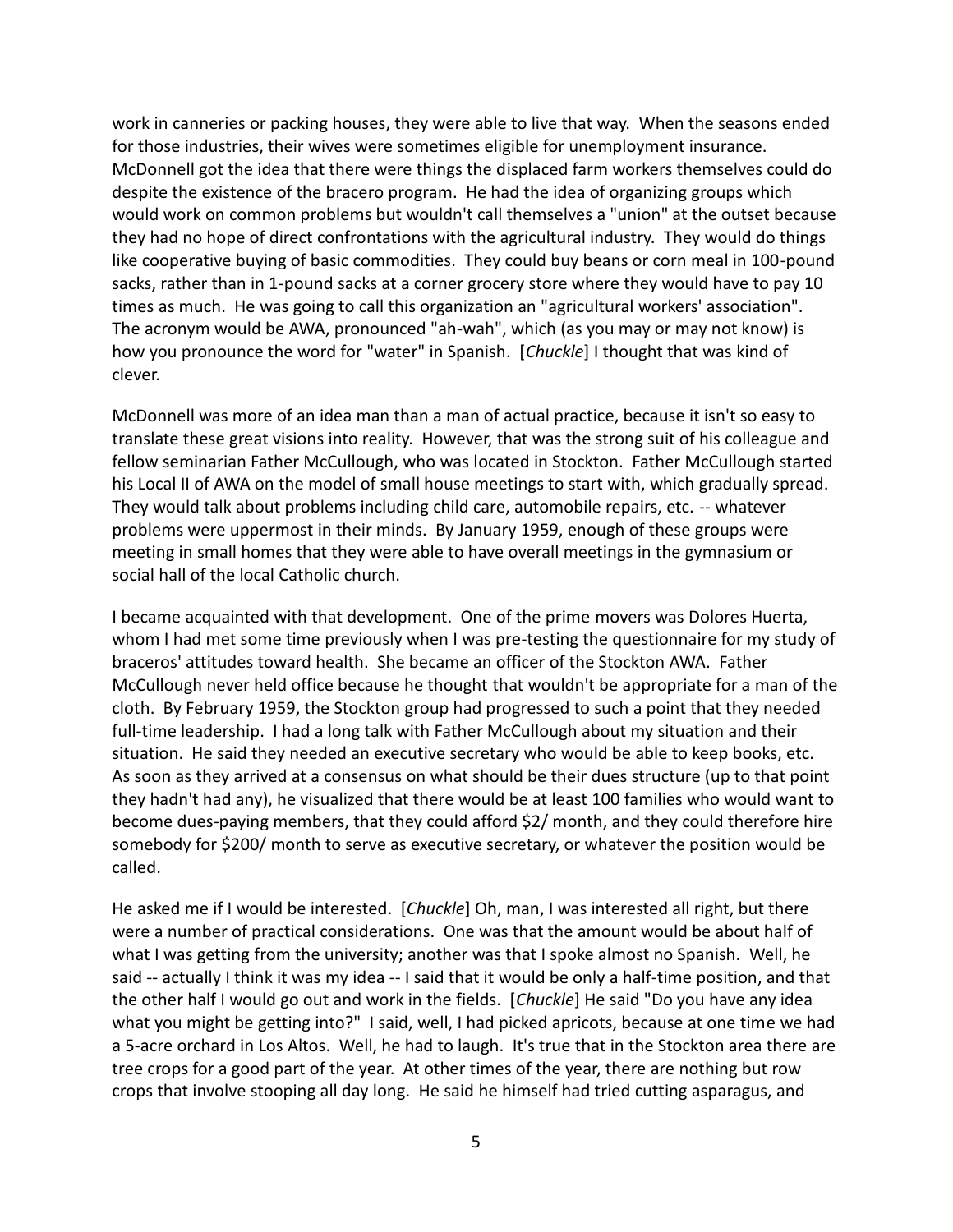although he was in fairly good physical condition, he could barely stand at the end of the day. As for the language problem, he said there could always be a volunteer in the office, if there was a telephone call, or somebody with a problem who didn't speak any English. He pointed out that my wife was pretty fluent in Spanish, and I could hope to get a little assistance from her, although she would be busy because of the fact that she had three small children. He also pointed out that he was a member of the executive board of the local public housing agency, and that he could guarantee to get me housing in one of the public projects at a very, very low rent, because the rents would be based upon income, and my income would be at such a level that it was almost off their scale.

So I began dreaming about that quite seriously, and discussed it with my wife. She wasn't wildly enthusiastic --in fact, she thought I was kind of nuts, which in fact I probably was [*chuckle*]. But I then went back to where we were living at the time, Claremont, and began working on a prospectus of how I visualized the AWA over the long haul -- all of this at the same time that I was having to keep up with my obligations to the bracero study. These involved a lot of driving back and forth to Westwood where the computer work was being done, and also writing the text that was going to have to go along with the large number of complicated tables that were in the process of being cranked out.

In April 1959, I finished a 6- or 7-page prospectus for the way I hoped the AWA could be developed into a functioning organization, and sent that off to Father McCullough, feeling quite differently from the last letter I had sent to him, which was on the same day that I mailed his out, in which I had premonitions that there would be repercussions.

Let's see if I'm skipping over anything worth mentioning. For many of these details, I have a fallback in which I can become quite precise. For example, I know that it was on March 8th that I had this long discussion with Father McCullough, because I have travel vouchers which show that I was in Stockton on that day. But in other cases there are gaps in which I don't have written records, or I can't find them. I know I must have some correspondence in my archives, but I can't put my hand on them at the moment.

Sometime in the period in April, after I had sent this long prospectus to Father McCullough, I must have heard from someone; it might have been my old friend Ernesto Galarza, who as a nominal officer of the National Agricultural Workers Union would logically have been informed of developments in the AFL-CIO structure, and he may very well have communicated with me by telephone. In any case, I must have had straws in the wind that the AFL-CIO was in fact going to make a move in organizing farm workers, and the name of Norman Smith must have been mentioned -- because it did not come as a bolt completely out of the blue that I had a phone call from Norman Smith himself on May 7th, saying that he wanted to come to Claremont and see me. That did in fact happen.

He was [*chuckle*] a very interesting person. He was in his 60s, and he began our talk by filling me in on his history. He loved to talk about himself, and how much he had labored for the cause in the 1930s, when he was organizing automobile workers, who were totally unorganized at that time in history -- they were rough times. He loved to carry around a photograph of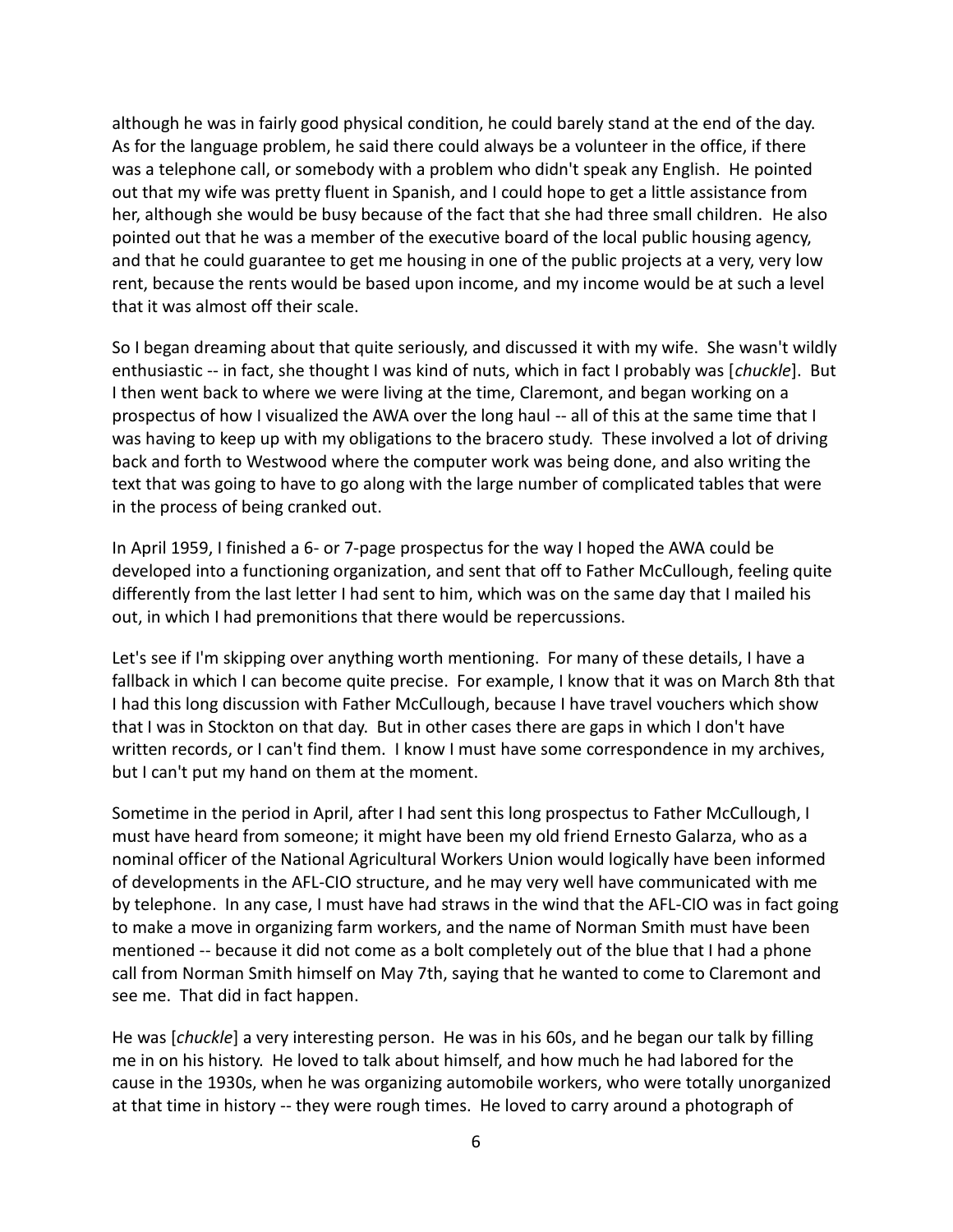himself after he was beaten up by goons -- I guess they were goons from the Ford Motor Co. He had blood running down his face; it was his badge of honor. He had to admit that he knew little, if anything, about agriculture, or about the efforts of others to organize agriculture. He said he had made the acquaintance of Norman Thomas at one point, and Thomas was very interested in southern tenant farmers. One way or the other, he figured that he could pick up on whatever might be needed to do the job. He was not at all bashful. He was very overweight.

He finally got down to cases, and asked me if I would be interested in becoming Director of Research for the Agricultural Workers Organizing Committee (AWOC), which is what he had been designated to head. It seems that the head of the entire Dept. of Organizing, which in turn was part of the CIO wing of the merged super-union, was an old buddy of Norman Smith's named John Livingston (known as Jack), who had been recruited by Norman Smith himself to join the autoworkers' union back when Livingston was even younger than Smith. Livingston was finally repaying that favor by looking at Smith for this new job, even though Smith had no connection with any union -- in recent years he had become a foreman in a steel mill, and as a foreman was not eligible to be a member of the steelworkers' union.

Anyway, we had to talk turkey. I mean, we had to talk about certain details, some of which were fairly uncomfortable. For one, I had this obligation to finish up the research project and a written report. It was going to be months before I was able to finish it. He wanted me to come to work on July 1st. I asked whether I could work part-time on my bracero paper, including the need to go from time to time to Berkeley to confer with people there. He said "No problem; yours will not be an 8-to-5 job". He also said that the pay would be \$75/week, which is what he was going to be paying all the other members of his staff -- including his secretary, who was going to be Dolores Huerta. He didn't want there to be jealousies among the members of the staff, even though he realized that I had been making more than \$75/week, and I had incomparably more education than any of the others. I said that was OK. I would also be allowed 5 cents a mile for the use of my car on union business, which is exactly what I had been getting from the university for the use of my car on research project business -- so that was an even-up.

The whole idea of AWA had become moot. That was obviously the reason why McCullough had not seen a necessity of reacting to the prospectus that I had sent him, because there was no way that it was ever going to be acted upon. There was no way that AWA could continue to exist in the same town as AWOC. In fact, at the earliest opportunity that they had a general meeting, they voted to go out of existence and urged everybody to join AWOC, where the dues were also going to be \$2/ month. So, it seemed to me self-evident that Father McCullough, who had been involved in discussions with Smith himself, told Smith about me, and that I had certain abilities, and that Smith could make good use of a Director of Research. Smith all but conceded, in many things that he said or didn't say in his discussion with me, that he didn't know what to do with a Director of Research -- he had never had one in his days of getting beat up by goons on picket lines in the auto industry [*chuckle*], which is why he was all too willing to let me spend time on my bracero monograph.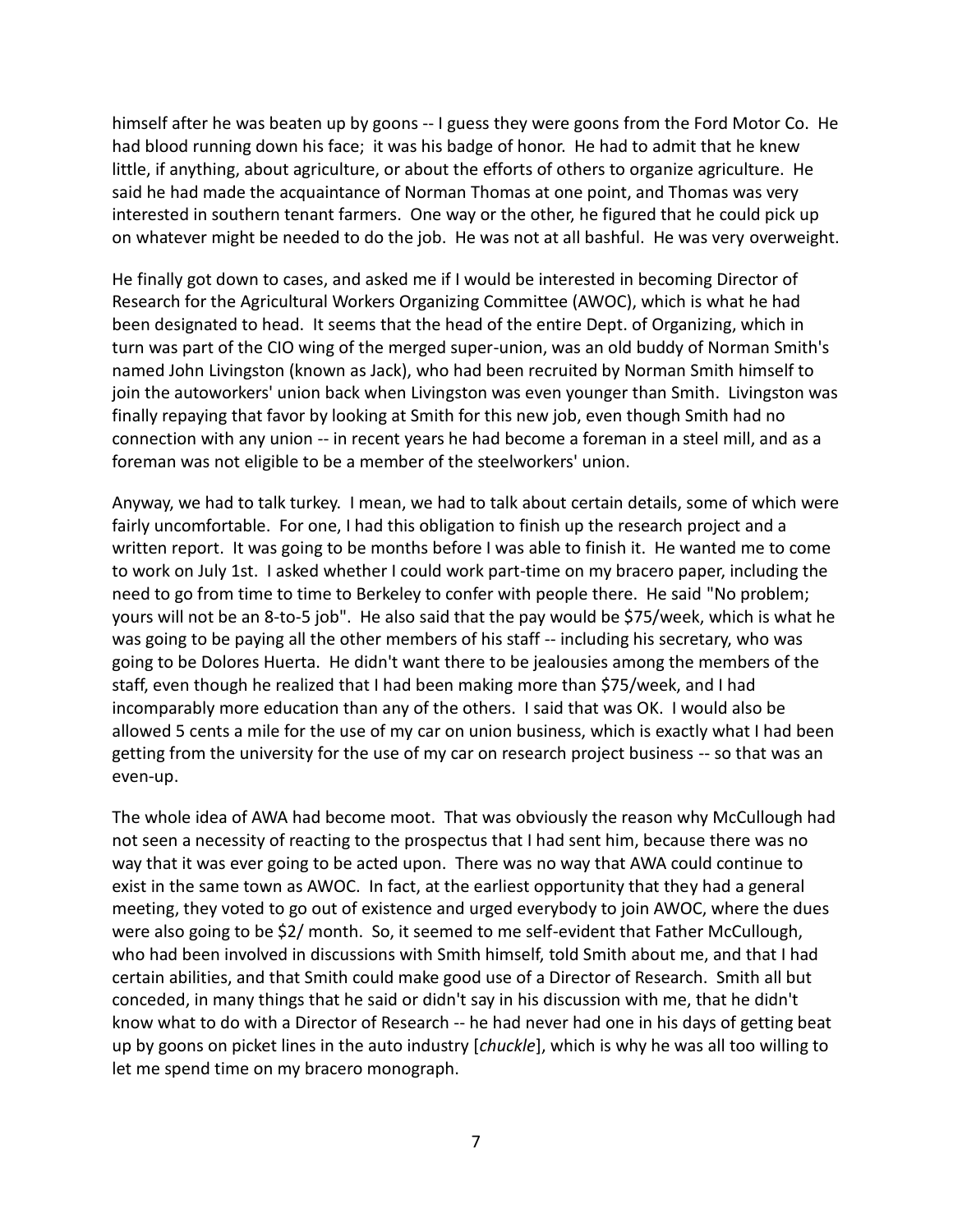So, it looked as though I would have the best of both worlds; I would be hip-deep in helping to organize the unorganized, and I would also have stability. I would have assurances. It looked as though everything was going for the best. I asked Father McCullough to start looking for a place for us in the public housing of Stockton, which he did. I looked for something to do with the house in Claremont, which I had bought directly from the seller at a nice price, but with a fairly large loan. There, I had to turn for assistance to my own mother, who was at that time teaching retarded children in Sacramento. They did not call them retarded, they called them developmentally disabled.

**Eugene**: That's what they call them now.

**Henry**: Well, I don't know. In any case, they didn't use that word. They referred to "special education" to lump together the teaching of gifted children and children who were not so gifted.

We're just about winding things up. I had just accepted a position as Director of Research of the AWOC, to be located in Stockton, and I had to report for work on July 1st, 1959, working for a man named Norman Smith whose background had been entirely in the auto industry. He knew nothing about agriculture, and he knew nothing about research.

David: He was as qualified as most bosses, then. So, now, where were we living during the period that you were doing the study? Were we in Berkeley that whole time?

**Henry**: No, no, no. You guys moved to Claremont in February of 1957 because that was closer to the location of bracero camps, and it was where I had access to faculty advisors in the Dept. of Sociology and the use of their equipment ...

**David**: In Los Angeles?

**Henry**: No, Pomona College is in Claremont. We began in a small cottage on Dartmouth Place. That was a rental. After Rachel was born, I bought a house on Doane Avenue. Three bedrooms.

**David**: I remember living in an apartment in a complex that was next to a field of some sort. What am I thinking of? I was maybe 3 at the time, something like that.

**Henry**: Well, we moved to Doane Avenue in 1958. You would have been 3 in October 1958.

**David**: That's the last place we lived in Claremont?

**Henry**: Right. Then, in Stockton -- I'm sure you wouldn't remember this, because it was quite brief -- for a brief time we lived in public housing. That was before I bought a place on Ramona Street, in which we lived until June of 1960, when everything changed.

**Eugene**: You said you got help from your mother?

**Henry**: Oh, yeah. She was not teaching in the summer. She had certain rentals that she herself